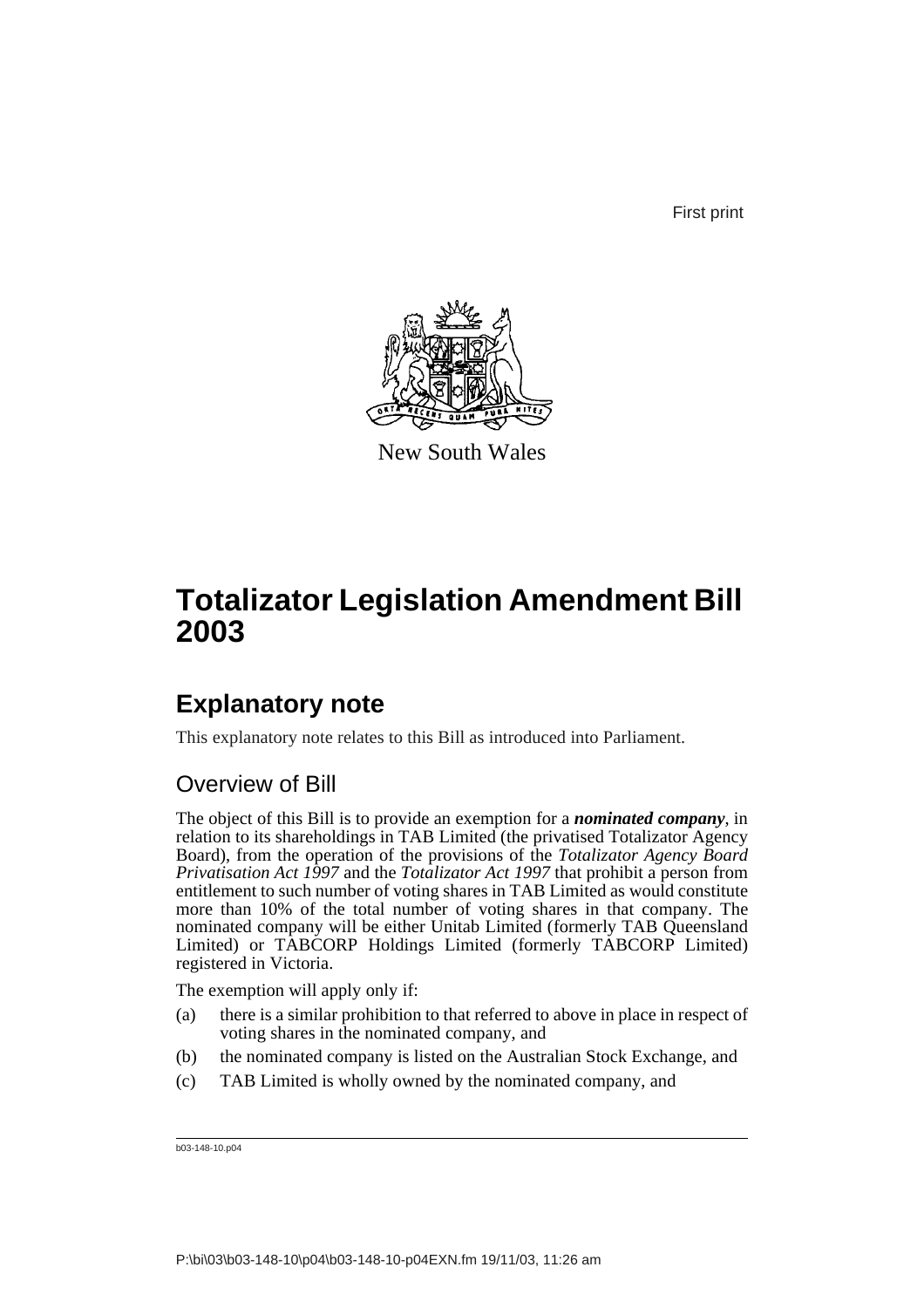Explanatory note

(d) TAB Limited is controlled by the nominated company.

An exemption for the nominated company is also provided from the operation of the provision of the *Totalizator Act 1997* that prohibits the holder of a licence under that Act and certain associated persons from also holding a casino licence under the *Casino Control Act 1992*.

### Outline of provisions

**Clause 1** sets out the name (also called the short title) of the proposed Act.

**Clause 2** provides for the commencement of the proposed Act on a day or days to be appointed by proclamation.

**Clause 3** is a formal provision that gives effect to the amendments to the *Totalizator Agency Board Privatisation Act 1997* set out in Schedule 1.

**Clause 4** is a formal provision that gives effect to the amendments to the *Totalizator Act 1997* set out in Schedule 2.

#### **Schedule 1 Amendment of Totalizator Agency Board Privatisation Act 1997**

**Schedule 1 [1]** inserts proposed section 37A in Division 2 (Maximum shareholding restrictions) of Part 8 (Sale of TAB Limited by public float) of the *Totalizator Agency Board Privatisation Act 1997* (*the TAB Act*). Proposed section 37A provides that the other provisions of Division 2 do not apply to or in respect of the nominated company. Without the exemption conferred by the proposed section, Division 2 would operate to prohibit the nominated company from holding such number of voting shares in TAB Limited as would constitute more than 10% of the total number of voting shares in that company.

However, proposed section 37A also provides that the exemption applies only if the nominated company is listed on the Australian Stock Exchange, TAB Limited is wholly owned by the nominated company, the nominated company controls TAB Limited and there is in existence a prohibition, similar to that set out in Division 2 of Part 8 of the TAB Act, in respect of the holding of voting shares in the nominated company. (Such a prohibition could be imposed by the nominated company's constitution.) If the Minister administering the *Totalizator Act 1997* (the *Racing Minister*) is satisfied that the relevant prohibition is no longer in existence, that the nominated company is no longer listed on the Australian Stock Exchange or that it does not wholly own or control TAB Limited, the Racing Minister is to serve a notice on the nominated company declaring that the exemption will be suspended on and from a specified day. Any such notice is to be revoked (and the suspension terminated) by a

Explanatory note page 2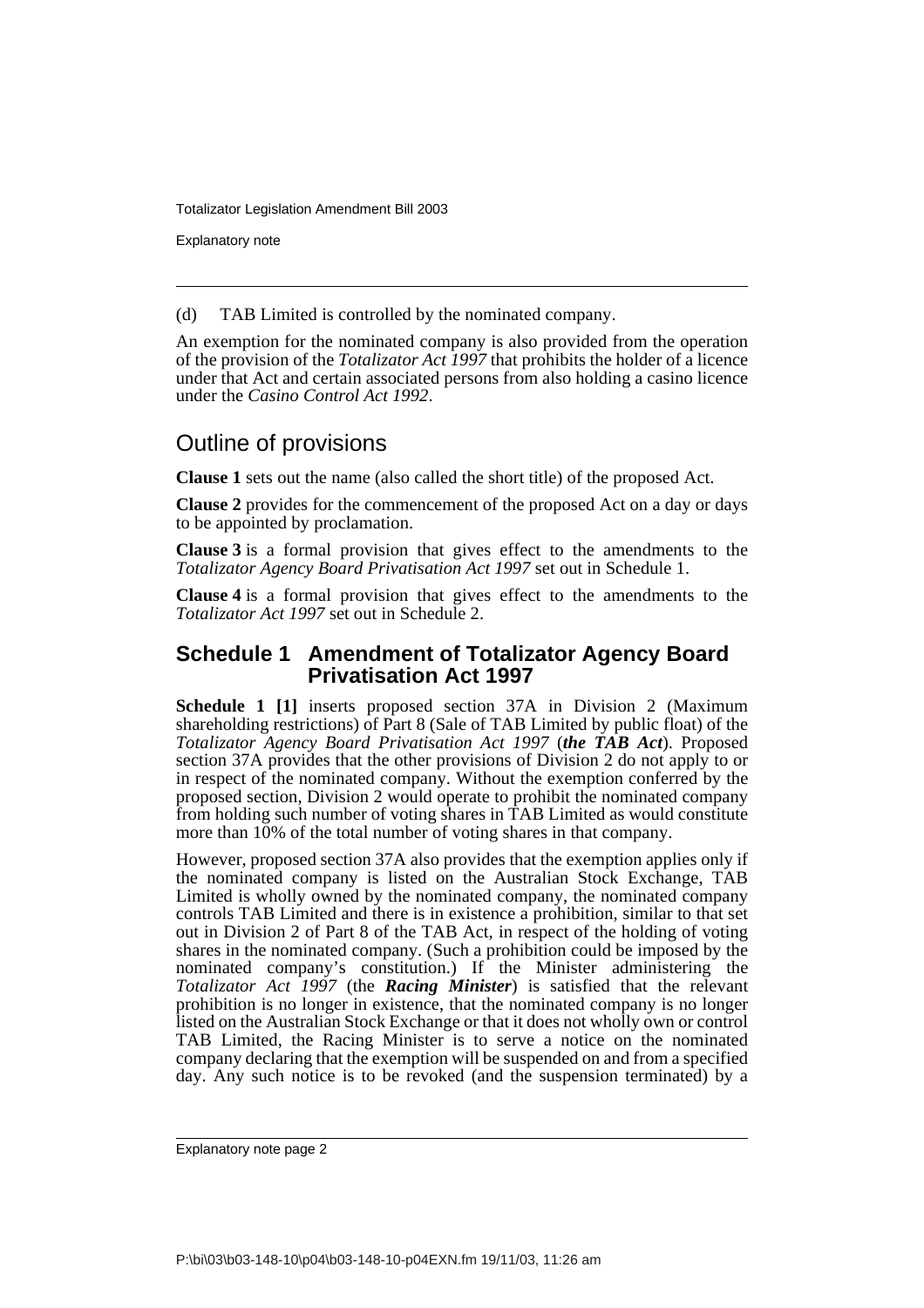Explanatory note

further notice if the Racing Minister is satisfied that the relevant omission has been rectified.

Proposed section 37A defines *nominated company*, for the purposes of the proposed section, as either Unitab Limited or TABCORP Holdings Limited as nominated by the Racing Minister by an irrevocable notice published in the Gazette.

**Schedule 1 [2]** inserts matter that will permit the making of savings and transitional regulations under the TAB Act in consequence of the enactment of the proposed Act.

### **Schedule 2 Amendment of Totalizator Act 1997**

Division 3 (Maximum shareholding restrictions on licensees) of Part 3 (Licences to conduct totalizators) of the *Totalizator Act 1997* (*the Act*) contains provisions of the same kind as those in Division 2 of Part 8 of the TAB Act. Those provisions relate to shareholdings in companies that are holders of licences authorising the conduct of off-course totalizators. Division 2 of Part 3 of the Act deals with applications for, and the grant of, licences under the Act.

**Schedule 2 [1]** inserts definitions of *TAB Limited* and *nominated company* in section 5 (Definitions) for the purposes of the Act.

**Schedule 2 [2]** amends section 20 in Division 2 of Part 3 of the Act so as to exempt the nominated company from the operation of section 20 (1) (a), which prohibits a licensee under the Act, a subsidiary of the licensee and a *related body corporate* (such as a holding company) of the licensee from also holding a casino licence under the *Casino Control Act 1992*.

The exemption will apply only while the exemption proposed to be granted by proposed section 32A of the Act (referred to below) is in force.

**Schedule 2 [3]** inserts proposed section 32A in Division 3 of Part 3 of the Act so as to provide an exemption for the nominated company, in relation to its shareholding interest in TAB Limited, from the operation of that Division. Without the exemption conferred by the proposed section, Division 3 would operate to prohibit the nominated company from holding such number of voting shares in TAB Limited as would constitute more than 10% of the total number of voting shares in that company.

The exemption will apply only while the exemption proposed to be granted by proposed section 37A of the TAB Act (proposed to be inserted by Schedule 1 [1] above) is in force.

Explanatory note page 3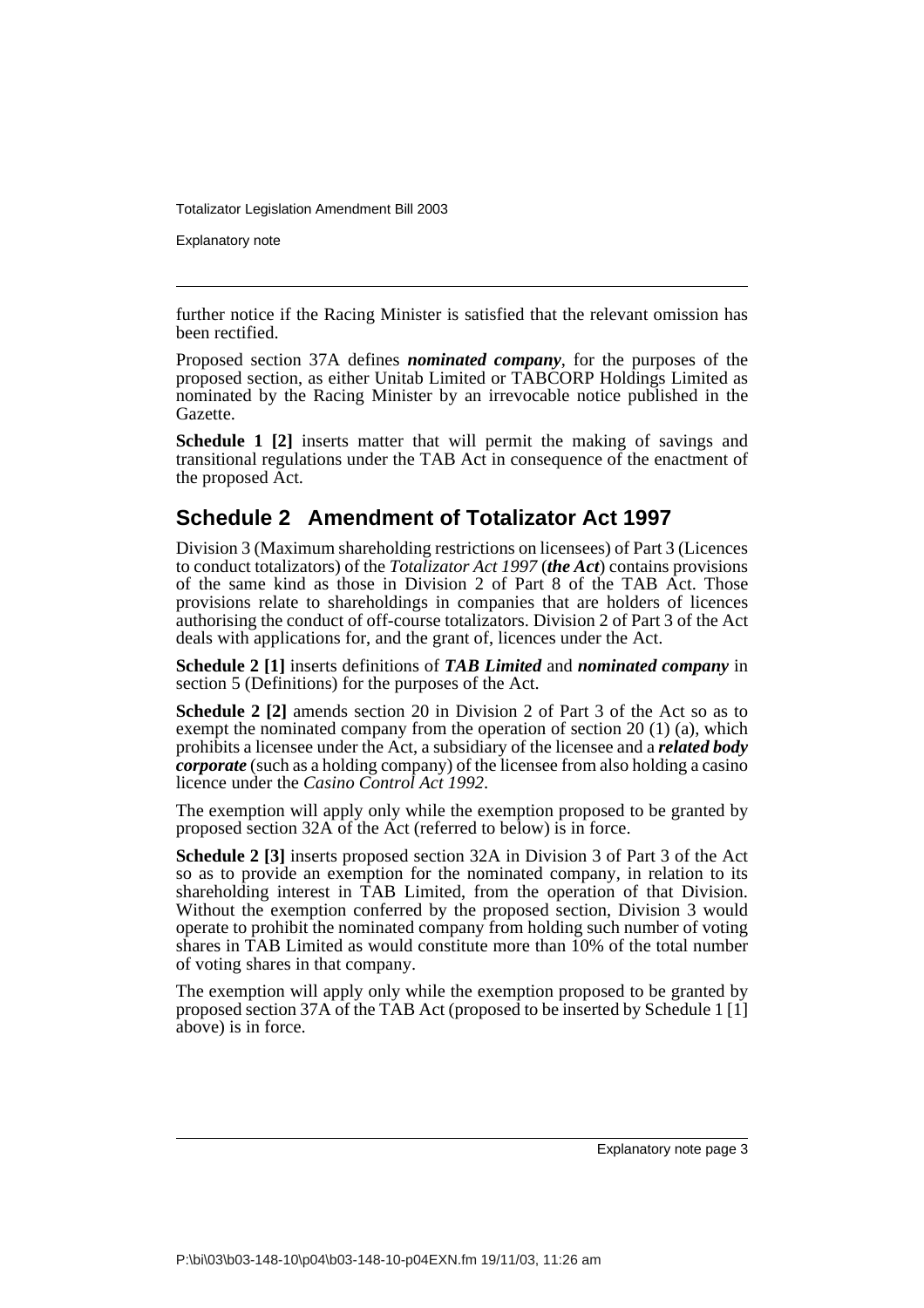Explanatory note

**Schedule 2 [4]** inserts two new subsections in section 43 (Conditions of licence) of the Act. Proposed section 43 (2B) provides that it is a condition of every licence granted to TAB Limited that no person holds such number of voting shares in the nominated company as would constitute more than 10% of the total number of voting shares in that company. However, the condition has effect only while the exemption granted by proposed section 32A is in force. Proposed section 43  $(2C)$  makes it clear that section 43  $(2)$ , which relates to certain commercial arrangements of a licensee with the racing industry, extends to such commercial arrangements entered into from time to time.

**Schedule 2 [5]** inserts matter that will permit the making of savings and transitional regulations under the Act in consequence of the enactment of the proposed Act.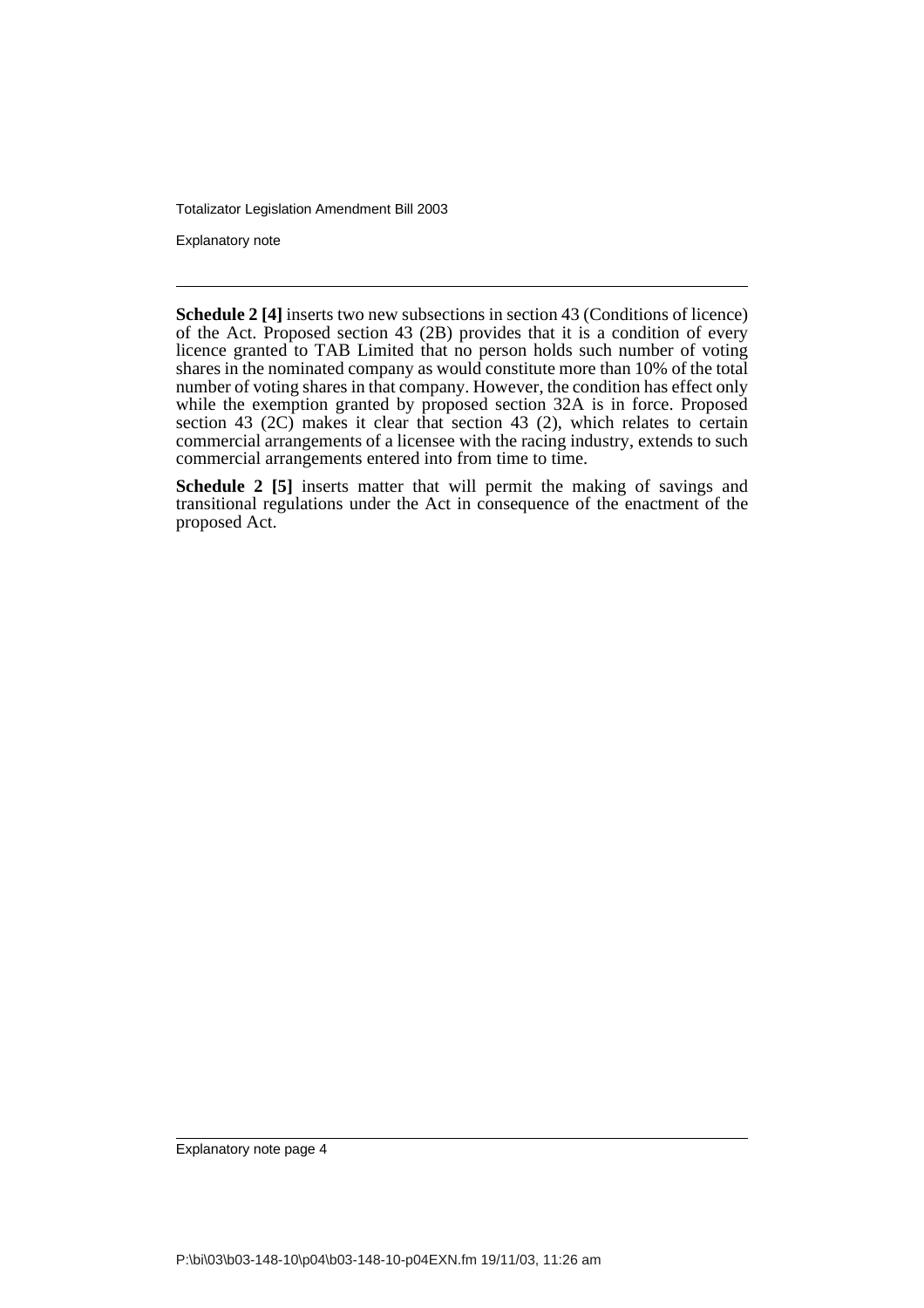First print



New South Wales

# **Totalizator Legislation Amendment Bill 2003**

## **Contents**

|            |                                                                       | Page          |
|------------|-----------------------------------------------------------------------|---------------|
|            | Name of Act                                                           | 2             |
| 2          | Commencement                                                          | 2             |
| 3          | Amendment of Totalizator Agency Board Privatisation<br>Act 1997 No 43 | 2             |
| 4          | Amendment of Totalizator Act 1997 No 45                               | $\mathcal{P}$ |
| Schedule 1 | Amendment of Totalizator Agency Board Privatisation<br>Act 1997       | 3             |
| Schedule 2 | Amendment of Totalizator Act 1997                                     | 5             |

b03-148-10.p04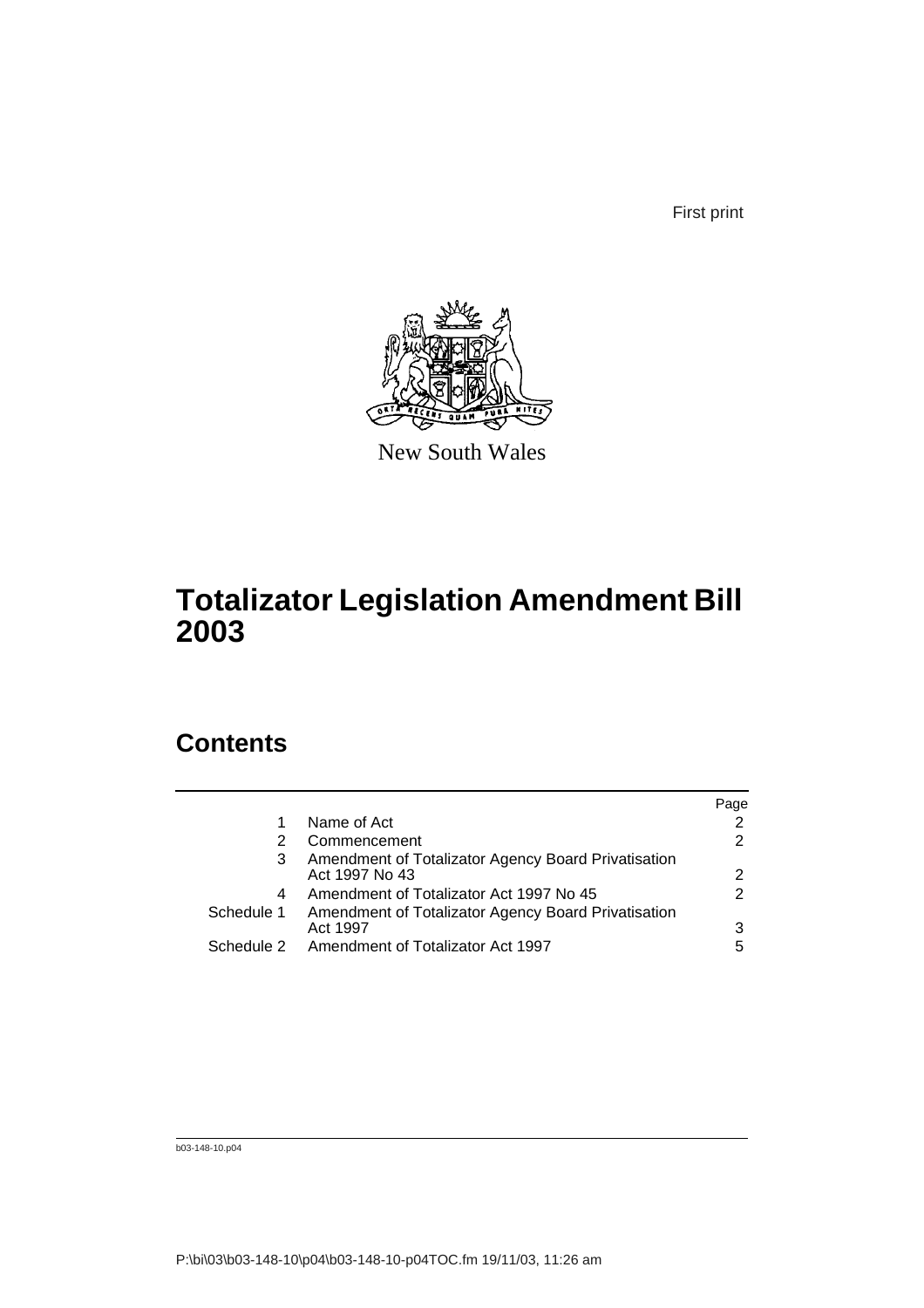**Contents** 

Page

Contents page 2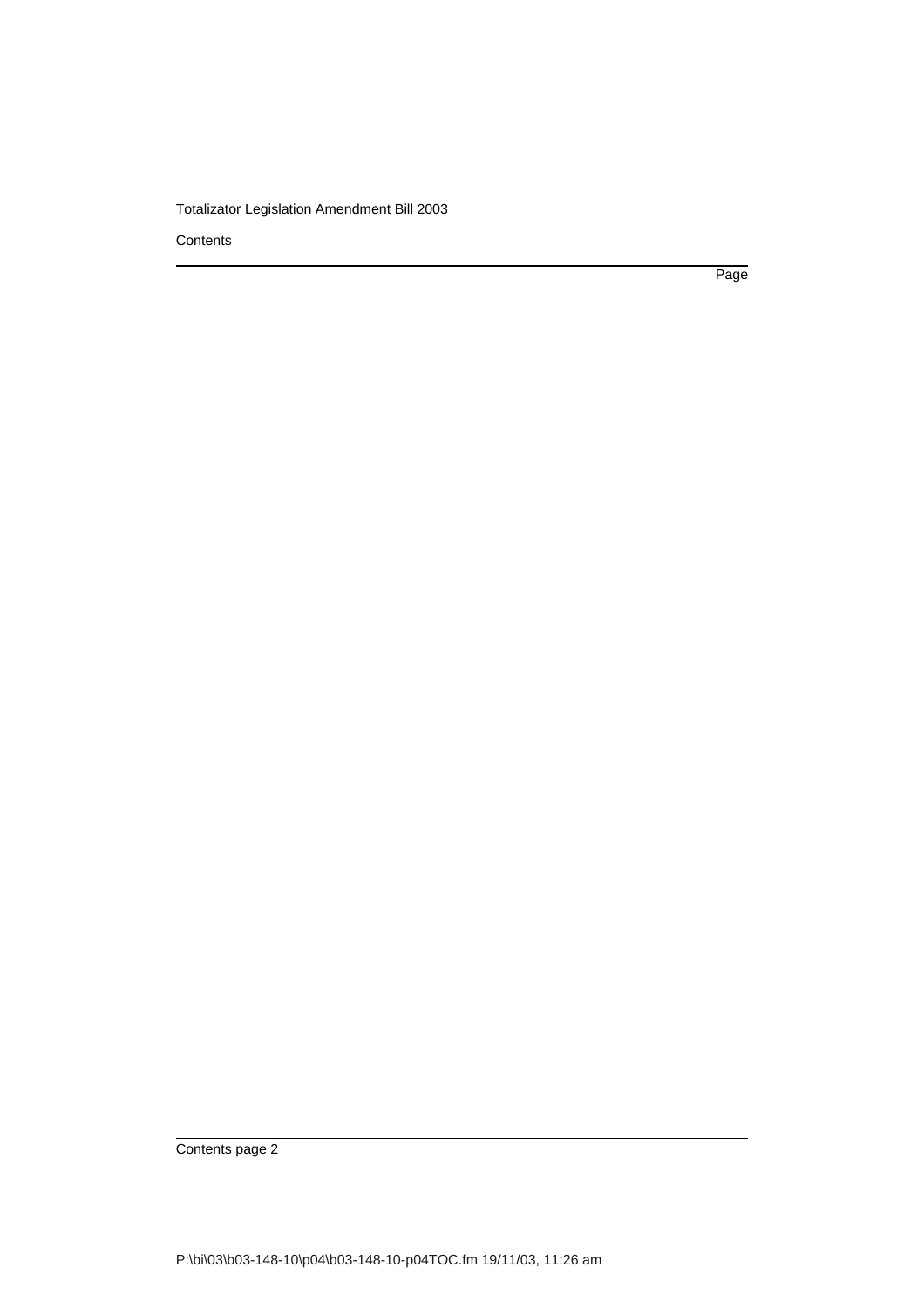

New South Wales

# **Totalizator Legislation Amendment Bill 2003**

No , 2003

#### **A Bill for**

An Act to amend the *Totalizator Agency Board Privatisation Act 1997* and the *Totalizator Act 1997* in relation to shareholding interests in TAB Limited; to amend the *Totalizator Act 1997* in relation to licences under that Act; and for other purposes.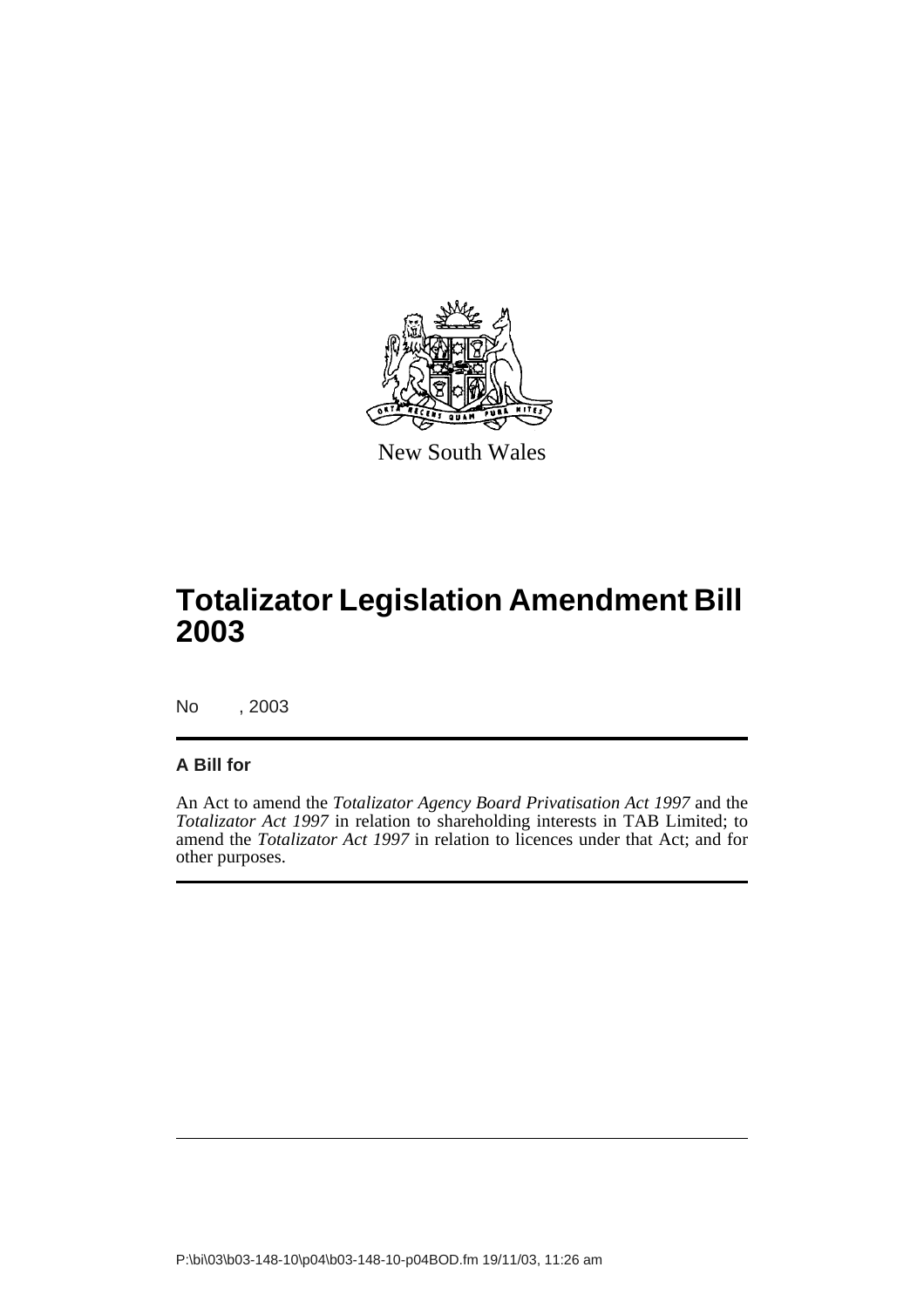| The Legislature of New South Wales enacts: |                                                                                             |                     |
|--------------------------------------------|---------------------------------------------------------------------------------------------|---------------------|
| 1                                          | Name of Act                                                                                 | 2                   |
|                                            | This Act is the <i>Totalizator Legislation Amendment Act 2003</i> .                         | 3                   |
| $\mathbf{2}$                               | <b>Commencement</b>                                                                         | $\overline{4}$      |
|                                            | This Act commences on a day or days to be appointed by<br>proclamation.                     | 5<br>6              |
| 3                                          | Amendment of Totalizator Agency Board Privatisation Act 1997<br><b>No 43</b>                | $\overline{7}$<br>8 |
|                                            | The Totalizator Agency Board Privatisation Act 1997 is amended as<br>set out in Schedule 1. | 9<br>10             |
| 4                                          | <b>Amendment of Totalizator Act 1997 No 45</b>                                              | 11                  |
|                                            | The <i>Totalizator Act 1997</i> is amended as set out in Schedule 2.                        | 12                  |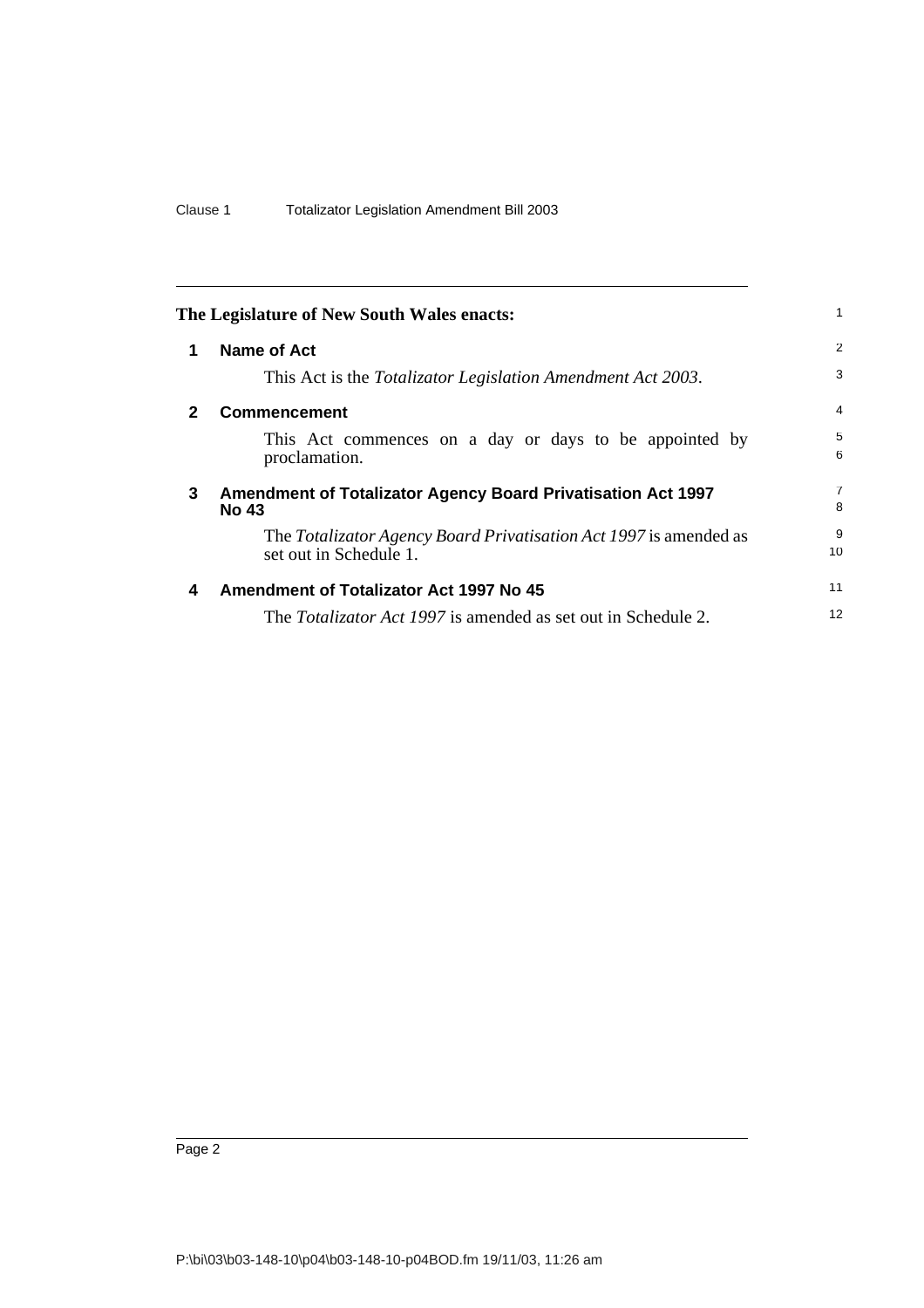Amendment of Totalizator Agency Board Privatisation Act 1997 Schedule 1

#### **Schedule 1 Amendment of Totalizator Agency Board Privatisation Act 1997** (Section 3) **[1] Section 37A** Insert after section 37: **37A Exemption for nominated company** (1) The other provisions of this Division do not apply to or in respect of the nominated company, subject to this section. (2) If the Racing Minister is satisfied that: (a) the nominated company is no longer listed on the Australian Stock Exchange, or (b) there no longer exists, under the law of another jurisdiction or otherwise, a prohibition on shareholding interests in the nominated company with substantially the same effect as the prohibition on shareholding interests in TAB Limited under the other provisions of this Division, or (c) TAB Limited is not wholly owned by the nominated company, or (d) TAB Limited is not controlled by the nominated company, the Racing Minister is to serve a notice on the nominated company declaring that the exemption granted by subsection (1) is suspended on and from the day specified in the notice (being a day that is not less than 3 months after service of the notice). (3) The Racing Minister is, by further notice served on the nominated company, to revoke a notice under subsection (2) and terminate the suspension effected by that notice if satisfied that: (a) the nominated company has relisted on the Australian Stock Exchange, or (b) a prohibition of the kind referred to in subsection (2) (b) has been restored, or (c) TAB Limited is wholly owned by the nominated company, or 1  $\mathfrak{p}$ 3 4 5 6 7 8 9 10 11 12 13 14 15 16 17 18 19 20 21 22 23 24 25 26 27 28 29 30 31 32 33 34 35 36

Page 3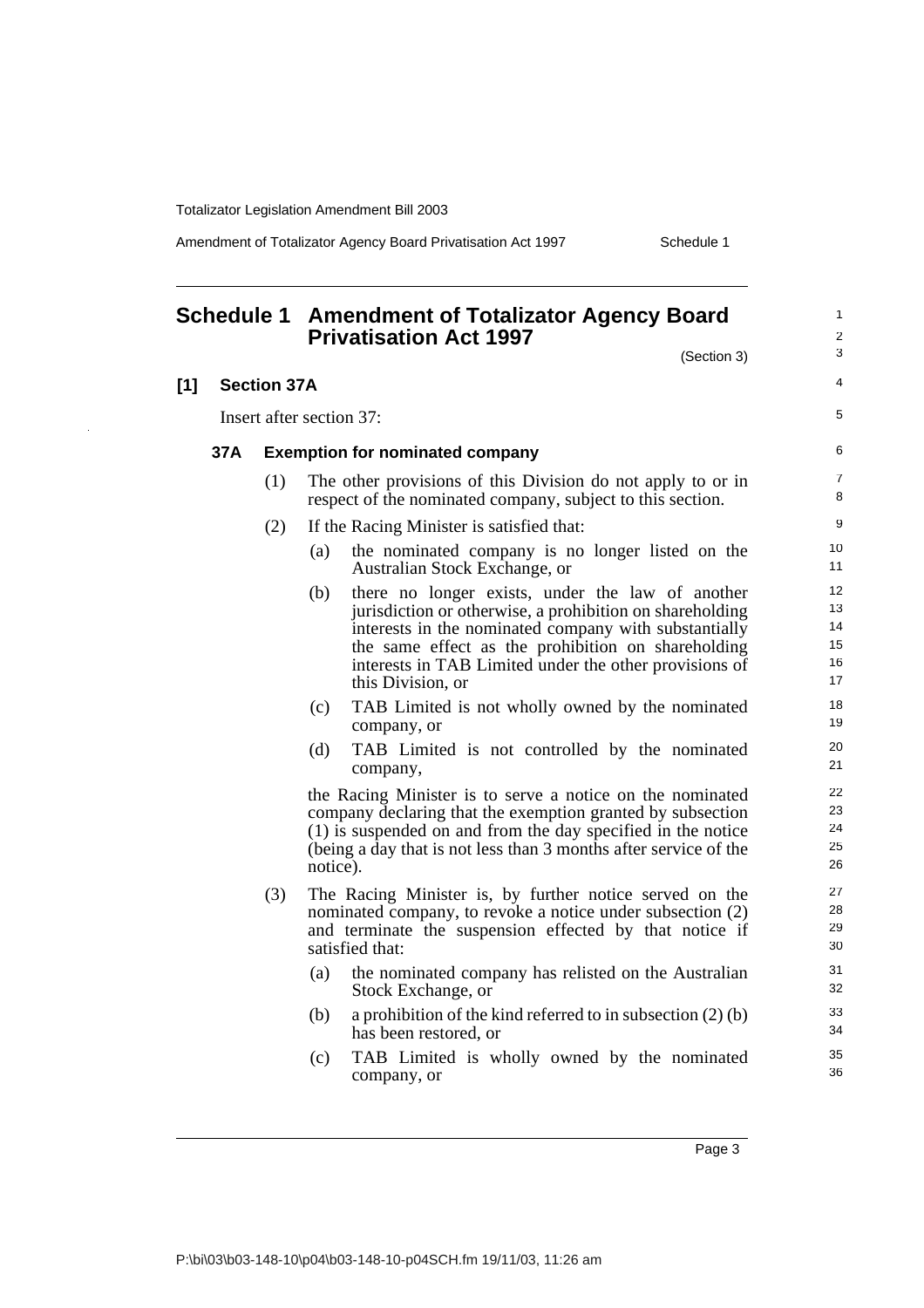(d) TAB Limited is controlled by the nominated company, as the case may require. (4) A notice under subsection (2) that is in force has effect according to its tenor. (5) More than one notice may be served under each of subsections (2) and (3). (6) In this section: *nominated company* means either: (a) Unitab Limited, being the company of that name (ACN 085 691 738), formerly named TAB Queensland Limited, or (b) TABCORP Holdings Limited, being the company of that name (ACN 063 780 709), formerly named TABCORP Limited, as nominated by the Racing Minister by notice (being an irrevocable notice) published in the Gazette. *Racing Minister* means the Minister administering the *Totalizator Act 1997*. **[2] Schedule 5 Savings, transitional and other provisions** Insert at the end of clause 1 (1): *Totalizator Legislation Amendment Act 2003* 1  $\overline{2}$ 3 4 5 6 7 8 9 10 11 12 13 14 15 16 17 18 19 20 21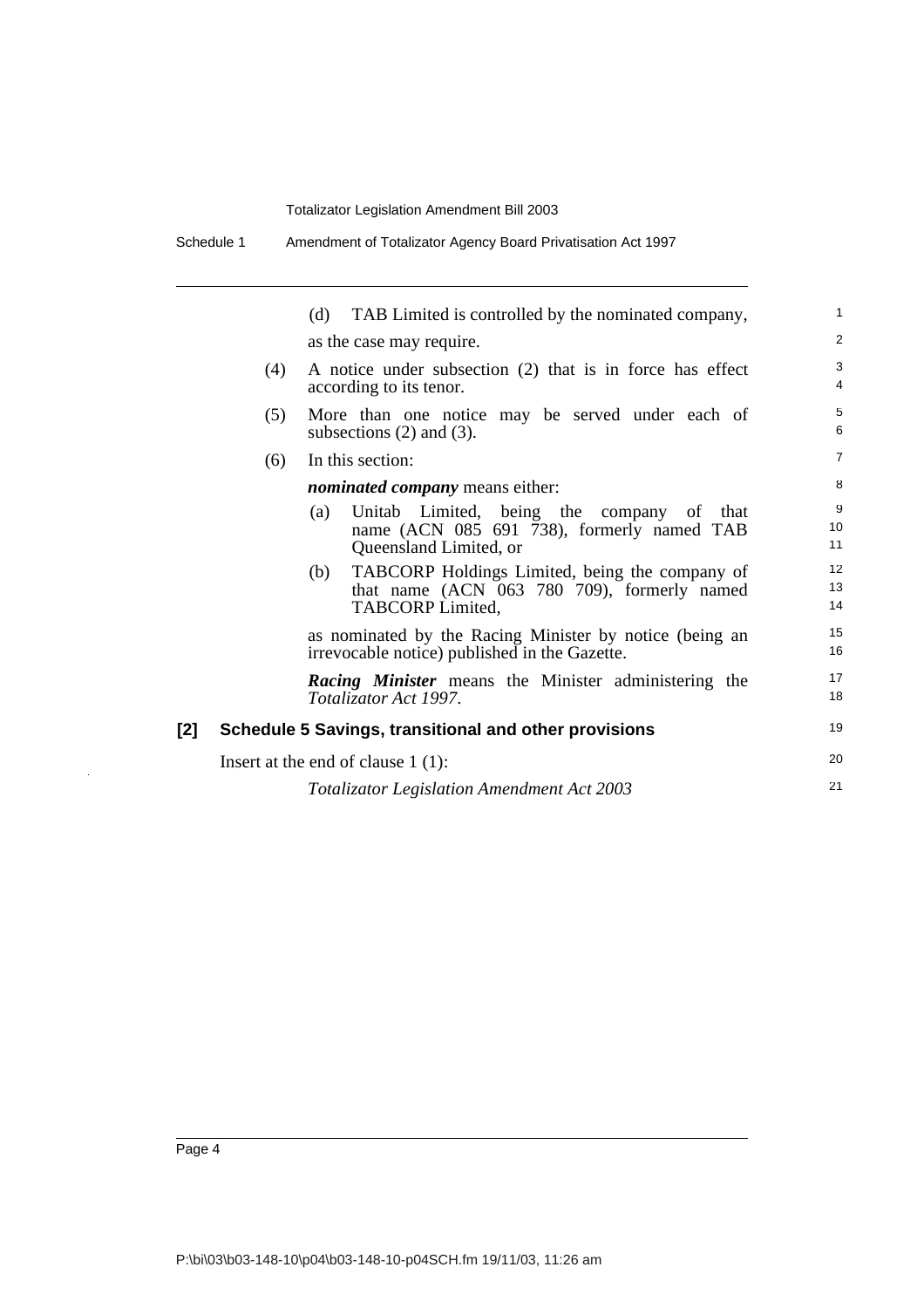Amendment of Totalizator Act 1997 Schedule 2

 $\frac{1}{2}$ 

 $\hat{\mathcal{A}}$ 

 $\bar{\mathcal{A}}$ 

 $\hat{\boldsymbol{\beta}}$ 

|     |                               | <b>Schedule 2 Amendment of Totalizator Act 1997</b><br>(Section 4)                                                                                                                                                                                                                                                                 | 1<br>2                           |
|-----|-------------------------------|------------------------------------------------------------------------------------------------------------------------------------------------------------------------------------------------------------------------------------------------------------------------------------------------------------------------------------|----------------------------------|
| [1] |                               | <b>Section 5 Definitions</b>                                                                                                                                                                                                                                                                                                       | 3                                |
|     |                               | Insert in alphabetical order in section $5(1)$ :                                                                                                                                                                                                                                                                                   | 4                                |
|     |                               | <i>nominated company</i> has the same meaning as in section 37A<br>of the Totalizator Agency Board Privatisation Act 1997.                                                                                                                                                                                                         | 5<br>6                           |
|     |                               | <i>Limited</i> means<br>TAB-<br>company of that<br>the<br>name<br>(ACN 081 765 308).                                                                                                                                                                                                                                               | 7<br>8                           |
| [2] | activities                    | Section 20 Licensee not to be associated with casino and other                                                                                                                                                                                                                                                                     | 9<br>10                          |
|     |                               | Insert after section $20(2)$ :                                                                                                                                                                                                                                                                                                     | 11                               |
|     | (3)                           | However, subsection $(1)$ (a) does not apply to or in respect of<br>the nominated company during any period in which the<br>exemption granted to the nominated company by section 32A<br>is in force.                                                                                                                              | 12<br>13<br>14<br>15             |
| [3] | <b>Section 32A</b>            |                                                                                                                                                                                                                                                                                                                                    | 16                               |
|     |                               | Insert after section 32:                                                                                                                                                                                                                                                                                                           | 17                               |
|     | 32A                           | <b>Exemption for nominated company</b>                                                                                                                                                                                                                                                                                             | 18                               |
|     |                               | The other provisions of this Division do not apply to or in<br>respect of the nominated company, in relation to its<br>shareholding interest in TAB Limited, during any period in<br>which the exemption granted to the nominated company by<br>section 37A of the Totalizator Agency Board Privatisation<br>Act 1997 is in force. | 19<br>20<br>21<br>22<br>23<br>24 |
| [4] |                               | <b>Section 43 Conditions of licences</b>                                                                                                                                                                                                                                                                                           | 25                               |
|     | Insert after section 43 (2A): |                                                                                                                                                                                                                                                                                                                                    | 26                               |
|     | (2B)                          | Every licence granted to TAB Limited is subject to the<br>condition that no person has a prohibited shareholding interest<br>(within the meaning of Division 3) in the nominated<br>company. However, that condition has effect only while the<br>exemption granted to the nominated company by section 32A<br>is in force.        | 27<br>28<br>29<br>30<br>31<br>32 |

Page 5